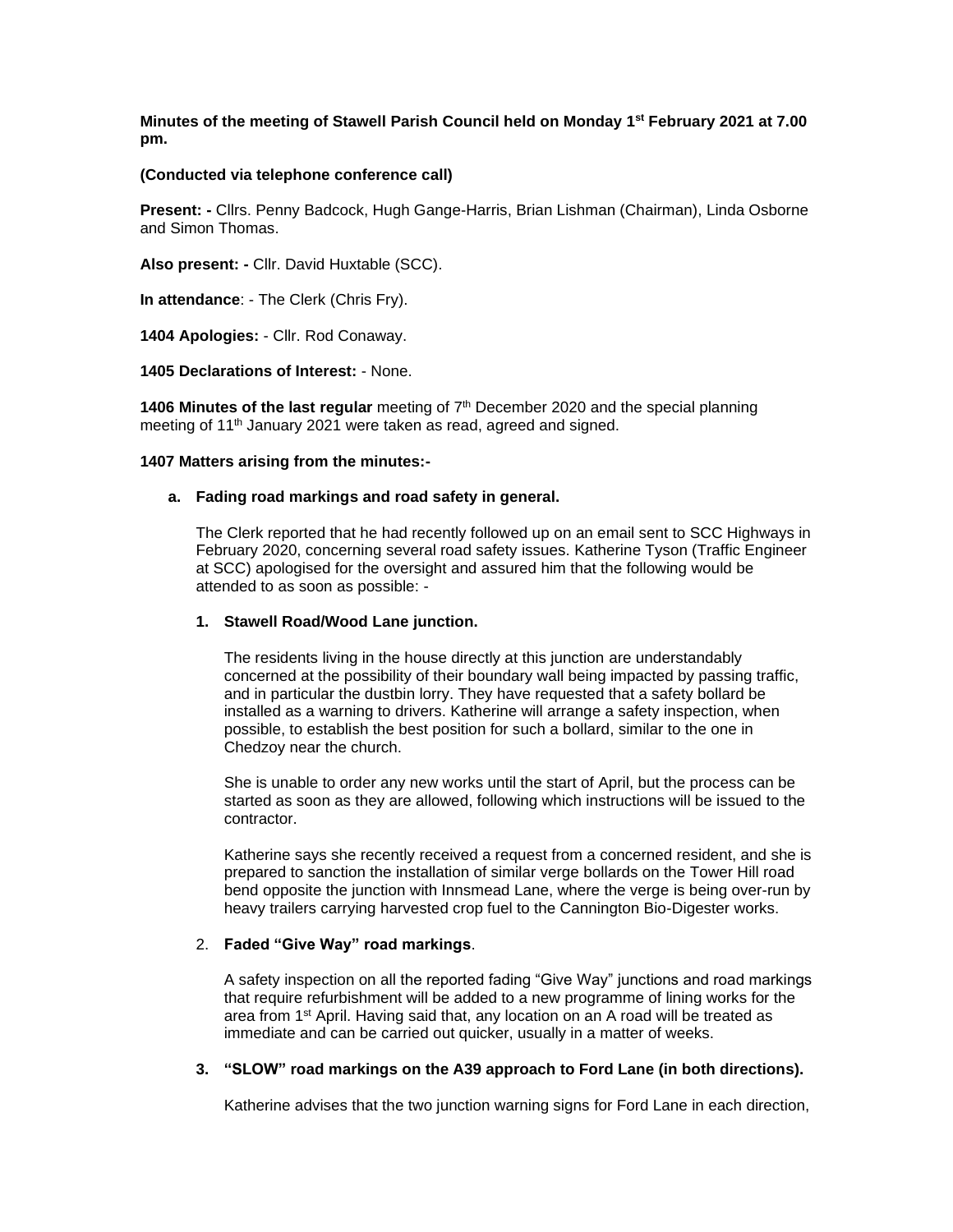would be acceptable locations for the added warning of a "SLOW" marking on the carriageway, and will issue instructions to the contractor in the new financial year

## **1408 County Councillors Report.**

# **a. Covid-19 vaccinations.**

The County Council is concentrating on the vaccine roll-out, with many staff being redeployed to assist. He confirmed the programme was on track.

# **b. Central Government Covid-19 funding.**

In answer to a question, David confirmed that Central Government is living up to its promise to cover all additional costs incurred by the County Council during the pandemic.

# **District Councillors report: - None.**

#### **1409 Financial Matters.**

Two cheques to issue: -

No 480 £120.00 payee CN Fry (February net salary). 481 £121.21 " (expenses).

# **1410 Planning –** No new applications.

The Chairman reported on the progress of recent applications: -

## **Reference number 46/20/00003/LR** – 5 Ford Lane Stawell – Approved.

**46/20/00004//EC** – Flitchetts Farm Stawell – Outstanding following a query raised by one of the consultees.

**Reference number 46/20/00005/EC** – Dairy House Farm Sutton Mallet – Under consideration.

## **1411 Correspondence:** -

## **a. Muddy conditions and damage to the verge in Innsmead Lane.**

Simon Thomas reported on damage to the grass verge in Innsmead Lane caused by a heavy trailer leaving the road and into the ditch while transporting crop fuel to the Biodigester in Cannington. This has caused considerable hedge damage and a very long and deep entrenchment to the verge and it has deepened the ditch considerably. Simon has received assurances from the landowner that repairs to the verge is a "work in progress", and the mud has now been washed away.

Simon suggests it might be advisable for the Clerk to write a letter to Cannington Bioenergy a Cannington, pointing out the dangers of mud on the highway, and the obligations of farmers and landowners (by law) to clean up any mess they cause, promptly. He feels this might improve the situation in the future.

The Clerk was asked to write that letter.

# **b. New field gate access in Innsmead Lane.**

Brian Lishman reported that the gate in question has been in place for about two years, and he considers it to be an infringement of planning regulations (with no permission having been either sought or obtained).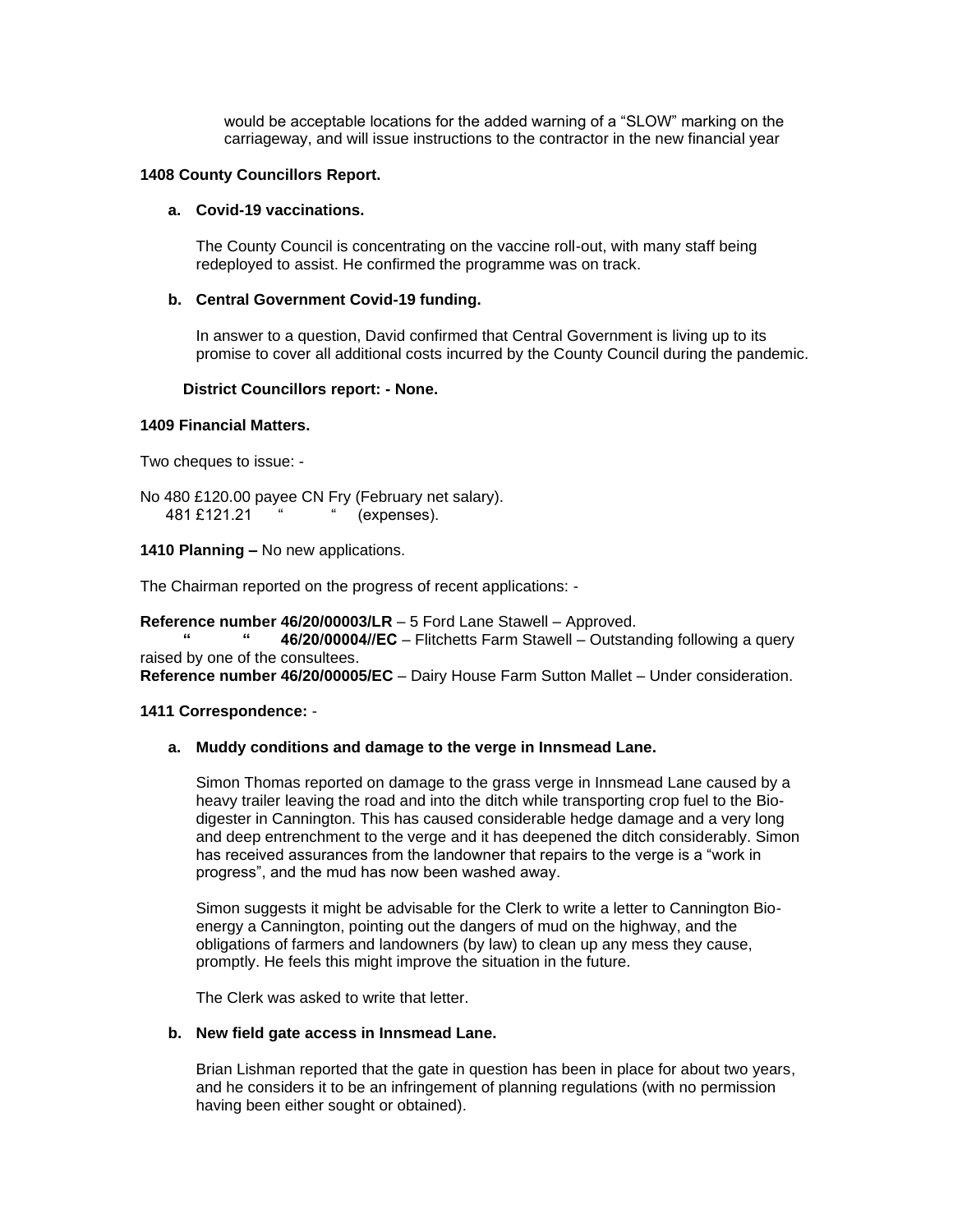Following a discussion the Clerk was asked to report the matter to the SDC planners. c. **New grit box near the A29/Ford Lane junction**.

Following the recent cold snap, and after a discussion, it was decided in the interest of road safety to install two new grit boxes in Ford Lane, one at the top near the A39 junction and one near the Ford Farm entrance at the bottom. To this end the Clerk was asked to liaise with both Bawdrip PC and the landowner at Ford Farm, to seek their support for such a move.

Provided agreement is reached, it was resolved to empower the Clerk and Chairman together to take matters forward and order the boxes. This motion was proposed by Brian Lishman and seconded by Simon Thomas.

Brian Lishman explained to the meeting that the "Grit Consortium" was disbanded some years ago.

# **d. Emergency use bollards.**

Following the recent grass verge damage in Innsmead Lane, Simon placed some cones he found at the village hall at the scene as a road safety measure. He suggested that the Parish Council obtain several more cones for occasional use throughout Stawell and Sutton Mallet in the future.

Following a discussion the Clerk was asked to into the matter , its associated costs and report back to the next meeting.

#### **e. Road closure procedures.**

Simon Thomas said he had been asked to bring up the possibility of the road signage procedure being more efficient.

Following a discussion it was considered difficult in practical terms to do this, but it was thought that local social media might have a part to play here.

#### **1412 Matters for report and items for the next meeting:** - None.

#### **1413 Any other business and Date of the next meeting: -**

#### **Any other business: -**

# **a. Installation of dog litter bins.**

Simon Thomas has received am email from a villager who has been advised that the District Councillor for Moorlynch had arranged to install and service some dog litter bins at no cost to the Parish Council. The cost of servicing these bins (approximately  $£400 +$ vat per year each), has always been hard to justify when considered by our Parish Council in the past.

The Clerk was asked to liaise with our District Councillor and report back to the next meeting.

# **b. Mud on the highway at Billicombe Lane Moorlynch.**

The Clerk has received an email from a villager pointing out the large amount of mud